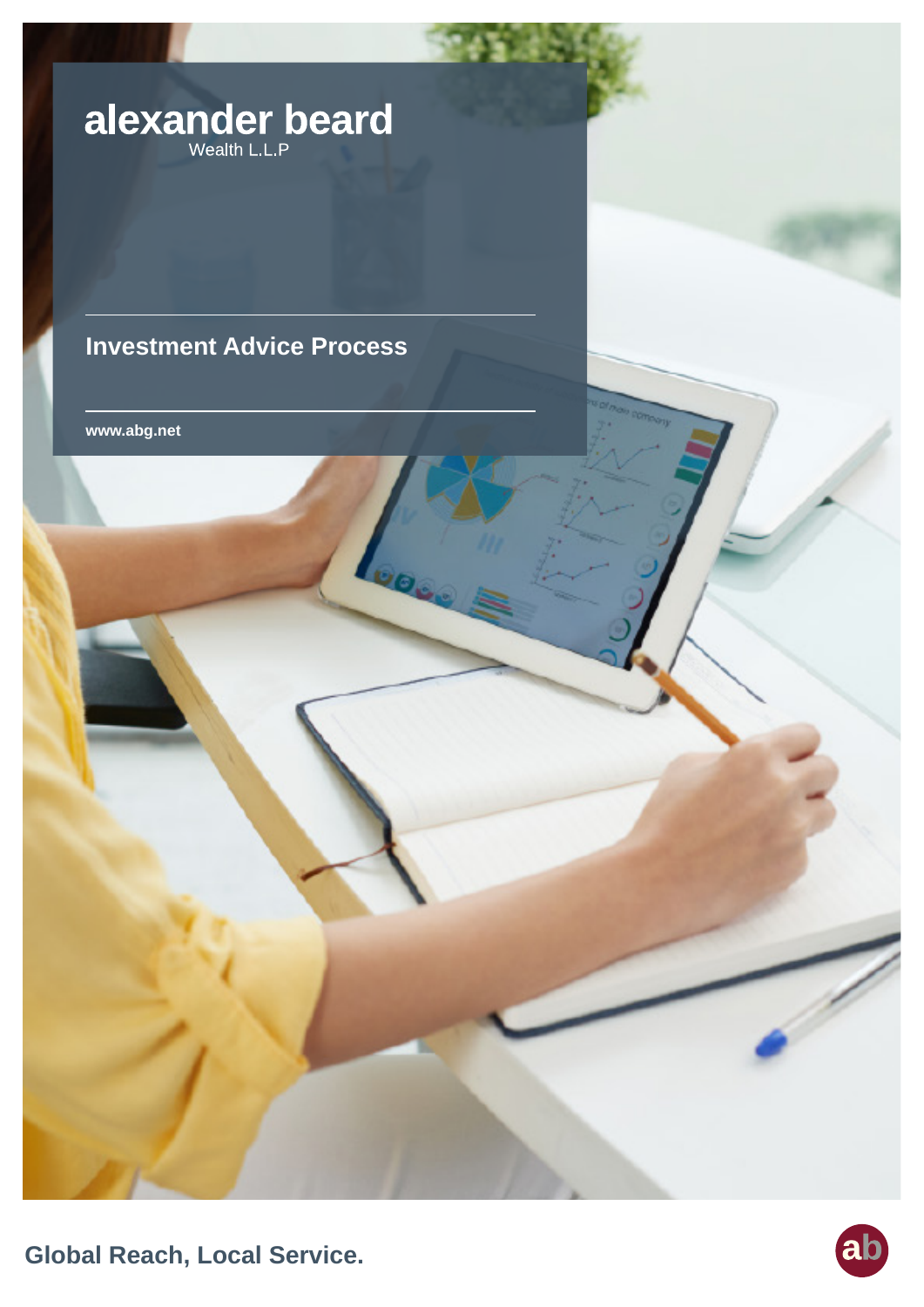

## **The Alexander Beard Investment Advice Process**

We work through six logical steps to guide you through the investment advice process. This enables us to design, implement and manage an investment plan to meet your objectives.



The Alexander Beard Group of Companies Ltd was founded in October 1987. We operate from a number of regional offices in the UK as well as locations in the US, Australia, South Africa and The Netherlands. Our advice and support services cover investment services, financial planning, international schools, charities, expatriate services and employee benefits.

We focus on long-term relationships, which is why so many of our clients remain with us throughout their professional and personal lives.

**1. Understanding your Circumstances** We will discuss all aspects of your personal circumstances and your



financial objectives. This is a vital first step before we begin our research, because you are the single most important aspect of our work.

We provide everything that you need to implement your investment plan. This covers the documentation you will need as well as dealing with the investment companies on your behalf, to make the business of investing as straight-forward as possible for you.

**2. Understanding your views on Investment Risk** We discuss your views on investment risk from many different angles to ensure that we understand your personal views and your financial capacity to absorb risk. This helps us agree the limits for your investment strategy.

#### **3. Research**



We have a wide range of in-house solutions and external investment managers at our disposal, as well as access to the latest investment platforms. Our research will isolate the strategies that are most likely to meet your personal objectives.

#### **4. Report**



A solid financial plan will allow you to access your money exactly when you need it and it can help ensure that you do not pay more tax than is necessary. Your report will provide a full explanation of the recommendations and a balanced overview of the associated risks, so that you can make your choice on a fully informed basis.

#### **5. Implementation**



#### **6. Reviews**



We will contact you at the appointed time to provide you with a current statement of your investments. We will review the returns achieved and recommend any updates that should be made to your investment strategy.

## **About Us**

**The Alexander Beard Group**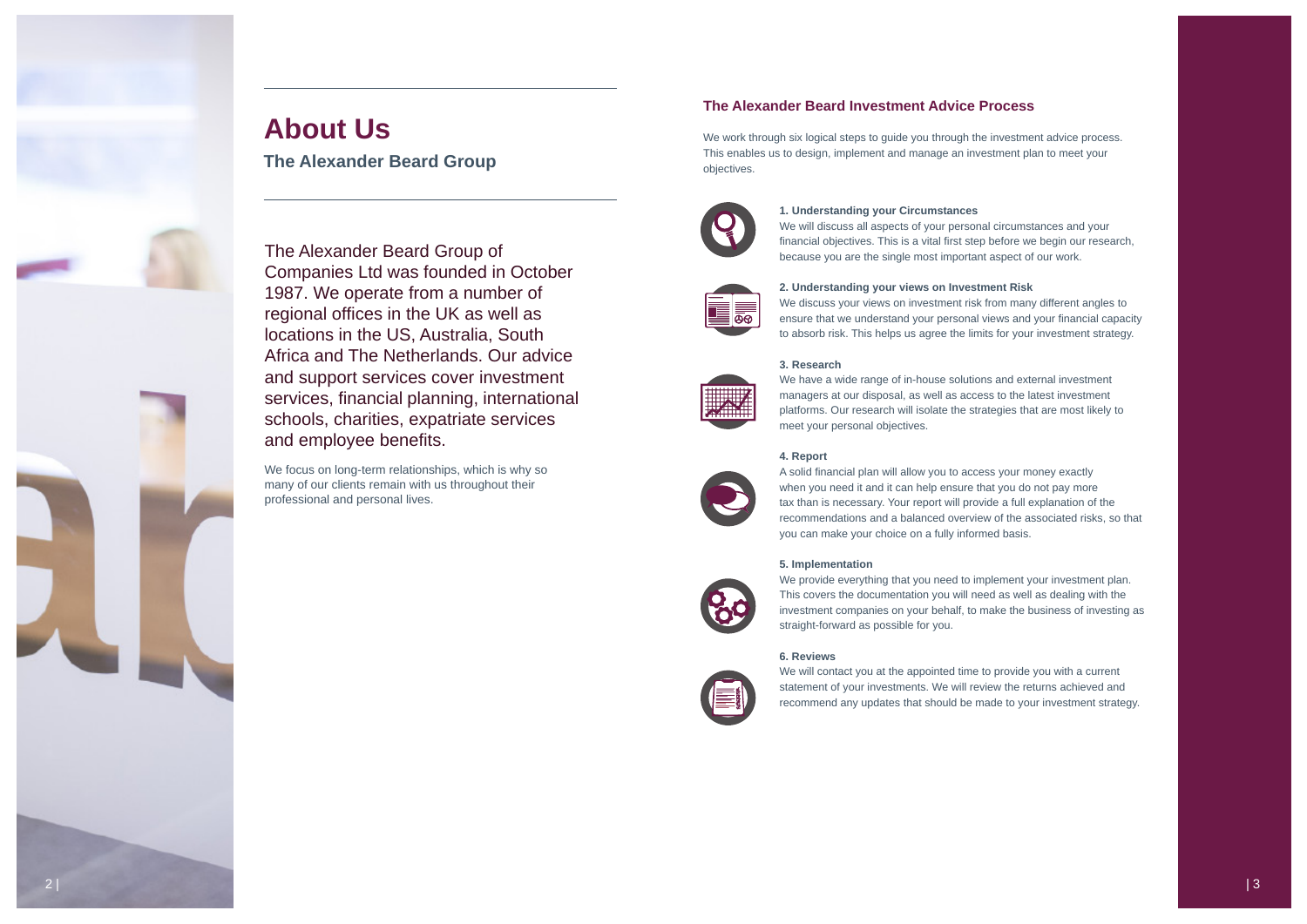#### **The Alexander Beard Investment Philosophy**

Our Investment Philosophy is based on **four clear** perspectives:

#### **1. We are a client-focused organisation.**

*The starting point for all our advice is full consideration of the circumstances and views of* 

*each individual investor.*

**2. ������������������������** 

*Economic progress brings growth in the long run. The value of shares, property and bonds changes at different points in the global economic cycle.*

#### **Three Key Investment Decisions**

**Choosing how to invest your money can be daunting due to the huge range of features that investments can have. W���������������������������������� considered when making an effective investment decision.**

#### There are four main types of investment asset. A **investment portfolio will hold all of these assets. Deciding how much to invest in each one is a process that we call Asset Allocation.**

#### **Investment Vehicles**

**Working with your adviser stands out, or that a combination of strategies is right for you.**

**An investment vehicle is what you use to hold your investment. It affects how much tax you pay on the investment returns, when you pay the tax and the degree of access you have to your money.** 

**The main investment vehicles we use are described below.**

## **Investment Strategy**

**The investment strategy determines how your investment manager ��������������������������������rties** 

**to buy and sell.** 

**The main strategies that we use are shown below.**

#### **3. We use collective investment funds.**

*Collective investment funds provide access to a wider range of assets and global stock markets at a lower cost than individuals acting alone.*

#### **4. The investment landscape changes constantly.**

*We remain flexible with our research, and disciplined with our investment recommendations.*

#### **General Investment Accounts**

Unit Trusts and OEICs (Open Ended Investment Companies) are forms of collective investment funds. You can purchase a range of investment funds under a General Investment Account so that they combine in a single portfolio. You are responsible for tax on dividends, interest and capital gains when they arise. You can generally access your money at any time.

#### **Individual Savings Accounts (ISAs)**

An ISA is simply a tax-efficient investment vehicle for UK resident investors. It can be used to hold Unit Trusts, OEIC funds and cash. Any income or growth withdrawn from an ISA is free from tax. Due to the generous tax advantages there is a maximum amount that each person can invest in a single tax year. You can generally access your money at any time.

**Property:** Funds can buy commercial property directly, they can also buy the shares of property companies. Returns are driven by rental income and increasing property values. Property tends to rise in value as the

#### **Investment Bonds**

Insurance companies also run collective investment funds known as Insured Funds. The vehicle often

**Cash:** Money is deposited in banks and building societies. A portion of it is then lent out to individuals and businesses and some of the interest paid on the loans is passed back to the depositor. Cash is almost always secure but may not produce returns above inflation. Banks can fail, although it is rare.

**Bonds:** A bond is a loan to a government or company. The bond owner receives interest each year until the loan is repaid. Because bonds can be traded, their value can rise and fall. Bonds tend to rise in value when interest rates are low or when stock markets fall. Values can also fall and some bonds are never repaid.

**The Managed Portfolio Service:** Our in-house investment strategy allows you to choose from a wide range of asset allocation models, populated with researched funds from across the market. It is a highly personalised approach where returns are driven by the asset allocation and enhanced with fund research.



#### *Further details are provided overleaf.*

**Multi-Asset Strategies:** These investment funds aim to deliver medium to long term growth through a broad range of assets. This can be achieved through purchasing a huge variety of assets directly or through buying a range of investment funds. Such strategies often have fewer risk levels to choose from but can work well as a broad approach to investing.

used to hold these funds is known as an Investment Bond. You can take out up to 5% of the original amount invested each policy year without paying tax. The 5% allowances are carried into the next year if not used. Withdrawals above this 5% allowance are taxable. You can usually cash in the Investment Bond at any time and any growth above the original amount invested is subject to income tax.

#### **Pension Funds**

A pension is also a form of Investment Vehicle. It can be used to hold Unit Trusts, OEICs and Insured Funds (as well as many other forms of investment asset). There are generous tax advantages, including tax relief on payments into pensions, virtually tax free growth and 25% of the fund can be withdrawn tax free in retirement. Any further withdrawals are then taxed as income. You cannot access the fund before the age of 55 and there are limits on the amount you can invest and hold in pensions.

economy grows, but it can also fall and become hard to sell in a recession.

**Shares:** A company share entitles the owner to a share of the profits in the form of dividends. Shares are traded on the stock markets. Stock markets tend to rise in the long term but can fall sharply in a recession. Individual shares can collapse without value but stock markets usually recover after a crash.

#### **Lifestyle Strategies:**

Pension companies tend to offer these 'low-maintenance' strategies. They take higher risks during the early years then automatically reduce risk in the approach to your selected retirement age. The change in risk levels is determined by the date, rather than tactical considerations.

#### **Guaranteed or Protected Strategies:**

The protection is either provided through the financial strength of an insurance company, or by using complex financial structures such as derivatives. It can come at a higher cost than the other strategies. This approach is for investors who are concerned about the possibility of losing money or who require a more secure income.

#### **Key Decision**



**Key** 

**Decision** 

**3**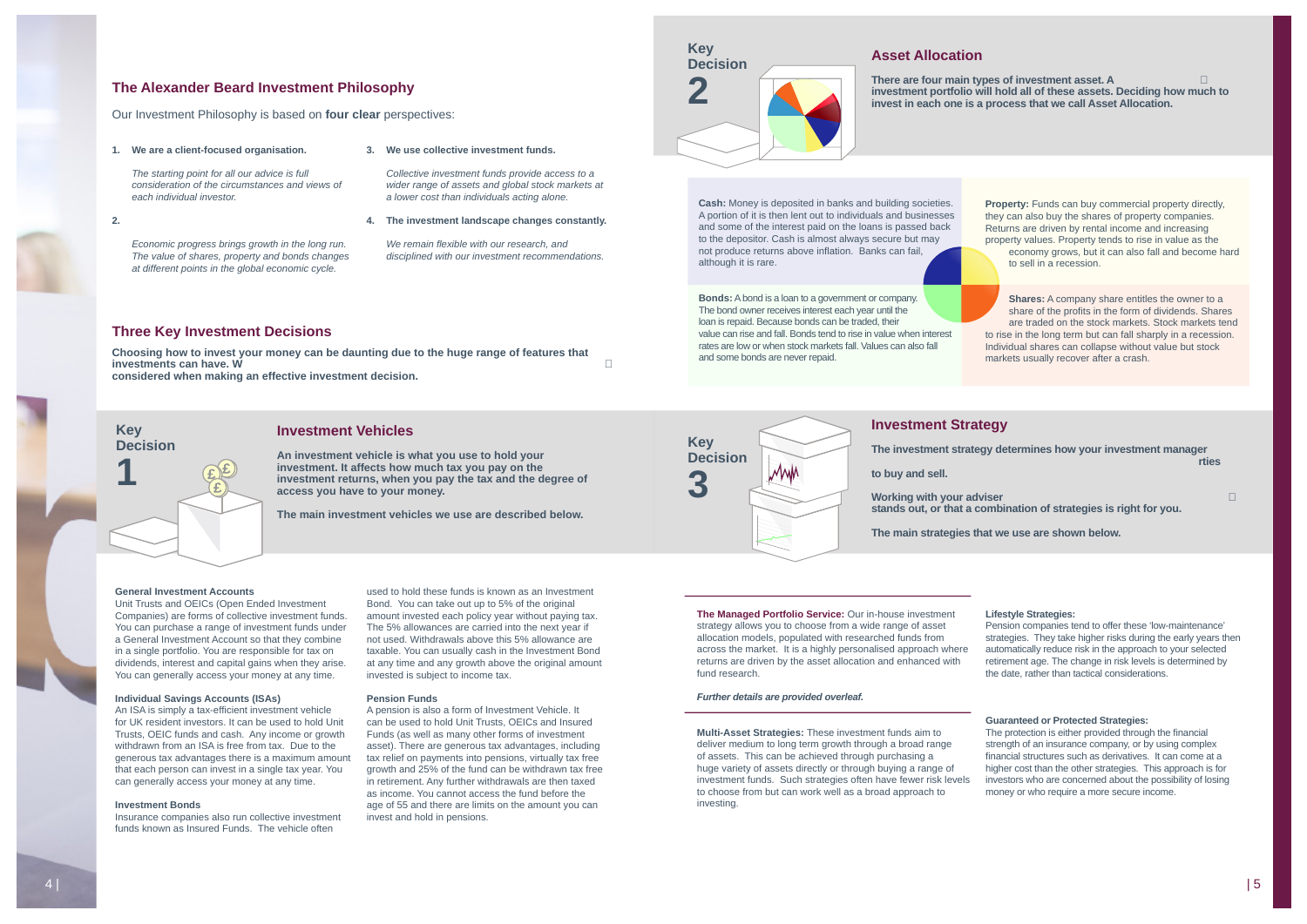#### **What to Expect**

You will live through more than one significant economic downturn during your career and also during your retirement. It is unlikely that we will be able to identify investment market crashes in advance and recommend an immediate switch to safer assets. Market crashes do not happen frequently, thankfully, but they would not happen at all if they were easy to predict!

This is a key reason why our investment philosophy cannot be applied to investment terms of less than five years, because some time must be allowed for a recovery from a potential market crash, however with the right advice, and with time, the values should recover. We are ready and able to assist you throughout the bad times as they occur and we will adapt the portfolios to increase the likelihood of a recovery.

Our experience of working with people for more than a quarter of a century tells us that 'personal crashes' are just as likely as market crashes. Events such as redundancy, business failure, divorce, periods of illness and bereavement will also trigger a review of your investment strategy. We respect your needs as they change throughout your life whatever life may throw at you.

this brochure, it is intended as an example of boom and bust periods for educational purposes only. Past **the sta**<br>performance is not a reliable indicator of future returns. **Your capital is at risk. The value of your investments can go down as well as up and you may not get back the full amount invested, especially if you sell the investments during the early years. The descriptions of investment vehicles are not exhaustive and there are other aspects that you should be aware of before deciding how to invest. You should not take any action, or refrain from taking any action, as a result of reading this brochure. You should seek professional advice with your investment decision. The past performance information in the table above is not an illustration of a product or of the investment services described in performance is not a reliable indicator of future returns.**

And of course, we really want you to make the most of market rises without breaching the limits you set us with regard to investment risk.

- We apply a mathematical process concerning the logic of investment decision making, known as utility theory. It swiftly assesses the risk vs. reward trade-off. These calculations allow us to compare the relative merits of each of the assets at thousands of risk levels before identifying the preferred asset allocation models.
- 4. We use a broad range of criteria to identify our preferred investment funds to populate each sector. Some of the criteria used specifically relate to the risk measurements used in building the asset allocation models, to ensure consistency.
- 5. All of our portfolios are aimed towards an annual review meeting with your adviser. At each review there will be adjustments to the risk level, the asset allocation and the researched investment funds, in-line with our latest research.

#### **The Alexander Beard Managed Portfolio Service**

**The Managed Portfolio Service provides you with a highly personalised investment approach, with a more detailed and**  focused strategy **service:**

- 1. We understand the importance of asset allocation as a key driver of investment returns.
- 2. We are sector specific in our asset allocation, using a range of around 15 investment fund sectors to build our investment models. Portfolios are diversified but also lean towards potential growth areas.



#### **Lessons from the Past**

The table on the opposite page shows the average return for each asset used in our Asset Allocation model for every calendar year from 2007 to 2016. This time period has some good examples of 'boom' and 'bust' showing the credit crunch in 2008, the Eurozone Debt Crisis in 2011, and periods of growth around those years. The table ranks the assets by their percentage return for the year.

You may notice that when the riskier assets are towards the top of the column for each year (the red and yellow shades), the more cautious assets tend to be towards the bottom (the blue and green shades), and how the situation reversed during the market declines of 2008 and 2011. Some assets do not always fit this standard pattern, such as Property, Japan and Commodities. Understanding this relationship helps us assess the level of risk and diversification in each portfolio. It also demonstrates the importance of adapting the asset allocation every year.

If you had chosen the best performing asset at the start of each year from 2007 to 2016 your investments would have grown by 1,680%. If you had chosen the bottom performing asset at the start of each year you would have lost -82%. In practice it is impossible to consistently pick the best investment year after year. It is only possible with hindsight. But we only need a small portion of this additional potential return to enhance long term growth.

This is why we favour well-diversified portfolios, with smaller adjustments towards preferred sectors. Looking forwards, we use a wide range of indicators from fund management groups, central banks and global financial institutions to try and identify these potential growth areas.

| Asset by %<br><b>Return:</b><br>2007 | Asset by %<br>Returns<br>2008     | Asset by %<br>Returns<br>2009   | Asset by %<br>Return:<br>2010      | Asset by %<br>Recurrit<br>2011        | Asset by %<br>Recurring<br>2012    | Asset by %<br>Return:<br>2013      | Asset by %<br>Return:<br>2014   | Asset by %<br>Return:<br>2015  | Asset by %<br>Return:<br>2016             |
|--------------------------------------|-----------------------------------|---------------------------------|------------------------------------|---------------------------------------|------------------------------------|------------------------------------|---------------------------------|--------------------------------|-------------------------------------------|
| <b>Commodity:</b><br>42%             | Global<br>Bonds: 16%              | Commedity:<br>63%               | <b>Commodity:</b><br>35%           | Index<br>Linked: 20%                  | <b>UK Smaller:</b><br>22%          | <b>UK Smaller:</b><br>37%          | <b>Narth</b><br>America:<br>18% | Japan: 16%                     | <b>Commodity:</b><br>74%                  |
| Asia: 37%                            | <b>UK Gits:</b><br>12%            | Emerging<br>Markets:<br>56%     | <b>UK Smaller:</b><br>31%          | <b>UK Gits:</b><br>16%                | <b>Europe: 19%</b>                 | North<br>America:<br>31%           | Index<br>Linked: 18%            | UK Smaller:<br>14%             | <b>Emerging</b><br><b>Markets:</b><br>33% |
| Emerging<br><b>Markets:</b><br>34%   | Index<br>Linked: 3%               | <b>Asia: 52%</b>                | Asia: 23%                          | Corp Bonds:<br>5%.                    | High Yield:<br>1894                | Europe: 27%                        | UK Gilbar<br>14%                | Europe: 9%                     | North<br>America:<br>31%                  |
| Europe: 13%                          | Cash: 2%                          | <b>UK Smaller:</b><br>50%       | Emerging<br><b>Markets:</b><br>23% | Global<br>Bonds: 3%                   | Asia: 16%                          | Japan: 26%                         | Property:<br>11%                | North<br>America: 5%           | Asia: 27%                                 |
| Index<br>Linked: 8%                  | Jepan: 3%                         | High Weld:<br>44%               | <b>Jesse: 19%</b>                  | Cash: 0%                              | <b>UK: 15%</b>                     | UK: 26%                            | Corp Bonds:<br>10%              | Property:<br>5%.               | Japan: 24%                                |
| Global<br>Bonds: 5%                  | Corp Bonds:<br>$-0.96$            | UK: 30%                         | North<br>America:<br>1.8%          | North<br>America:<br>$-1.96$          | <b>Emerging</b><br>Markets:<br>13% | <b>High Yield:</b><br>686          | Asia: 9%                        | UK: 4%                         | Index<br><b>Linked: 24%</b>               |
| North<br>America: 5%                 | <b>North</b><br>America: -<br>18% | Europe: 19%                     | <b>UK: 17%</b>                     | Property:<br>$-256$                   | Corp Bonds:<br>12%                 | Property:<br>5%                    | Global<br>Bonds: 4%             | Cash: 0%                       | Europe: 16%                               |
| Cash: 4%                             | Europe: -<br>25%                  | <b>North</b><br>America:<br>19% | High Yield:<br>12%                 | High Yield:<br>-2%                    | <b>North</b><br>America: 7%        | Asia: 3%                           | <b>Emerging</b><br>Markets: 3%  | Corp Bonds:<br>0%              | Global<br>Bonds: 13%                      |
| UK Gilts: 4%                         | High Yield: -<br>26%              | Corp Bonds:<br>13%              | Property:<br>11%                   | <b>UK: 7%</b>                         | Property:<br>7%                    | Cash: 1%                           | High Yield:<br>2%               | High Yield:<br>0%              | <b>UK: 11%</b>                            |
| UK: 2%                               | Property:-<br>30%                 | Property:<br>9%                 | Europe: 8%                         | <b>UK Smaller:</b><br>-9%             | Global<br>Bonds 6%                 | Corp Bonds:<br>os.                 | Japan: 1%                       | <b>UK Gilts: 0%</b>            | UK Gilts:<br>11%                          |
| Corp Bonds:<br>O%                    | UK: -32%                          | Index<br>Linked: 6%             | Index<br>Linked: 8%                | Japan:<br>$-1296$                     | Jepan: 3%                          | Index<br>Linked: 0%                | UK: 1%                          | Global<br>Bonds: -1%           | High Yield:<br>10%                        |
| High Weld:<br>O%                     | Commodity:<br>$-32%$              | Global<br>Bonds: 5%             | Global<br>Bonds: 7%                | Asia:<br>$-16%$                       | <b>LIK Gilts: 2%</b>               | Global<br>Bonds: -2%               | Cash: OK                        | Index<br>Linked: - 1%          | Corp Bonds:<br>9%                         |
| <b>UK Smaller:</b><br>-6%            | Asia: -33%                        | Cash: 1%                        | Corp Bonds:<br>7%                  | Europe:<br>$-16%$                     | Cash: 0%                           | Emerging<br><b>Markets:</b><br>-3% | Europe: -1%                     | Asia: -4%                      | <b>UK Smaller:</b><br>8%                  |
| Japan: - 11%                         | Emerging<br>Markets:<br>$-36%$    | UK Gilts: -<br>2%               | UK Gilts: 7%                       | <b>Emerging</b><br>Markets:<br>$-19%$ | Index<br>Linked: 0%                | <b>UK Gilass</b><br>5%             | <b>UK Smaller:</b><br>$-256$    | Emerging<br>Markets:<br>$-11%$ | Property:<br>5%                           |
| Property: -<br>15%                   | UK Smaller:<br>$-41%$             | Japan: -4%                      | Cash: 1%                           | Commodity:<br>$-2294$                 | Commodity:<br>-9%                  | Commodity:<br>-25%                 | Commodity:<br>-9%               | Commodity:<br>$-2.694$         | Cash: 1%                                  |



*an adjustment for the discounts and charges applicable to investment platforms, nor does it adjust for the effect of commissions or fees for advice. Source: FE Analytics. Source for all statistics used: Morningstar, published in Money Management, February edition, each year 2002-2011. The returns provided take into account the standard charges for each fund.*